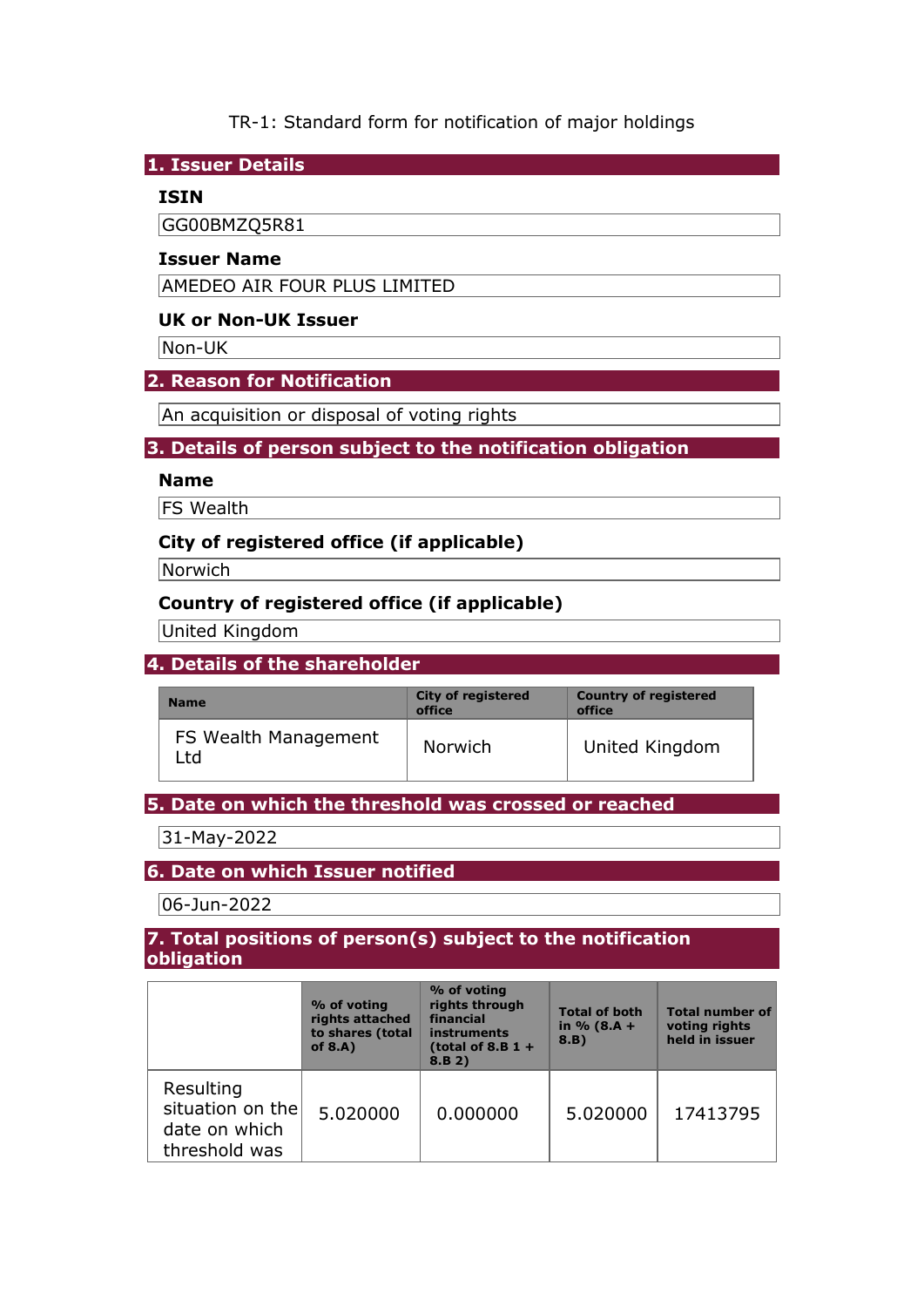| crossed or<br>reached                                      |  |  |
|------------------------------------------------------------|--|--|
| Position of<br>previous<br>notification (if<br>applicable) |  |  |

## **8. Notified details of the resulting situation on the date on which the threshold was crossed or reached**

## **8A. Voting rights attached to shares**

| <b>Class/Type of</b><br>shares ISIN code(if voting rights<br>possible) | <b>Number of direct</b><br>(DTR5.1) | Number of<br>indirect voting<br>rights (DTR5.2.1) | % of direct voting<br>rights (DTR5.1) | $\sim$ of indirect<br>voting rights<br>(DTR5.2.1) |
|------------------------------------------------------------------------|-------------------------------------|---------------------------------------------------|---------------------------------------|---------------------------------------------------|
| GG00BMZQ5R81                                                           | 17413795                            |                                                   | 5.020000                              |                                                   |
| Sub Total 8.A                                                          | 17413795                            |                                                   | 5.020000%                             |                                                   |

## **8B1. Financial Instruments according to (DTR5.3.1R.(1) (a))**

| <b>Type of financial</b><br>instrument | date | period | Number of voting rights that<br><b>Expiration Exercise/conversion <math>\vert</math> may be acquired if the</b><br>linstrument is<br>exercised/converted | $%$ of<br>votina<br>rights |
|----------------------------------------|------|--------|----------------------------------------------------------------------------------------------------------------------------------------------------------|----------------------------|
| Sub Total 8.B1                         |      |        |                                                                                                                                                          |                            |

### **8B2. Financial Instruments with similar economic effect according to (DTR5.3.1R.(1) (b))**

| <b>Type of</b><br>financial<br>instrument | <b>Expiration</b><br>date | Exercise/conversion<br>period | <b>Physical or cash Number of</b><br><b>settlement</b> | voting rights | $\%$ of<br><u> votina</u><br>riahts |
|-------------------------------------------|---------------------------|-------------------------------|--------------------------------------------------------|---------------|-------------------------------------|
| Sub Total 8.B2                            |                           |                               |                                                        |               |                                     |

## **9. Information in relation to the person subject to the notification obligation**

1. Person subject to the notification obligation is not controlled by any natural person or legal entity and does not control any other undertaking(s) holding directly or indirectly an interest in the (underlying) issuer.

|--|

## **10. In case of proxy voting**

#### **Name of the proxy holder**

### **The number and % of voting rights held**

**The date until which the voting rights will be held**